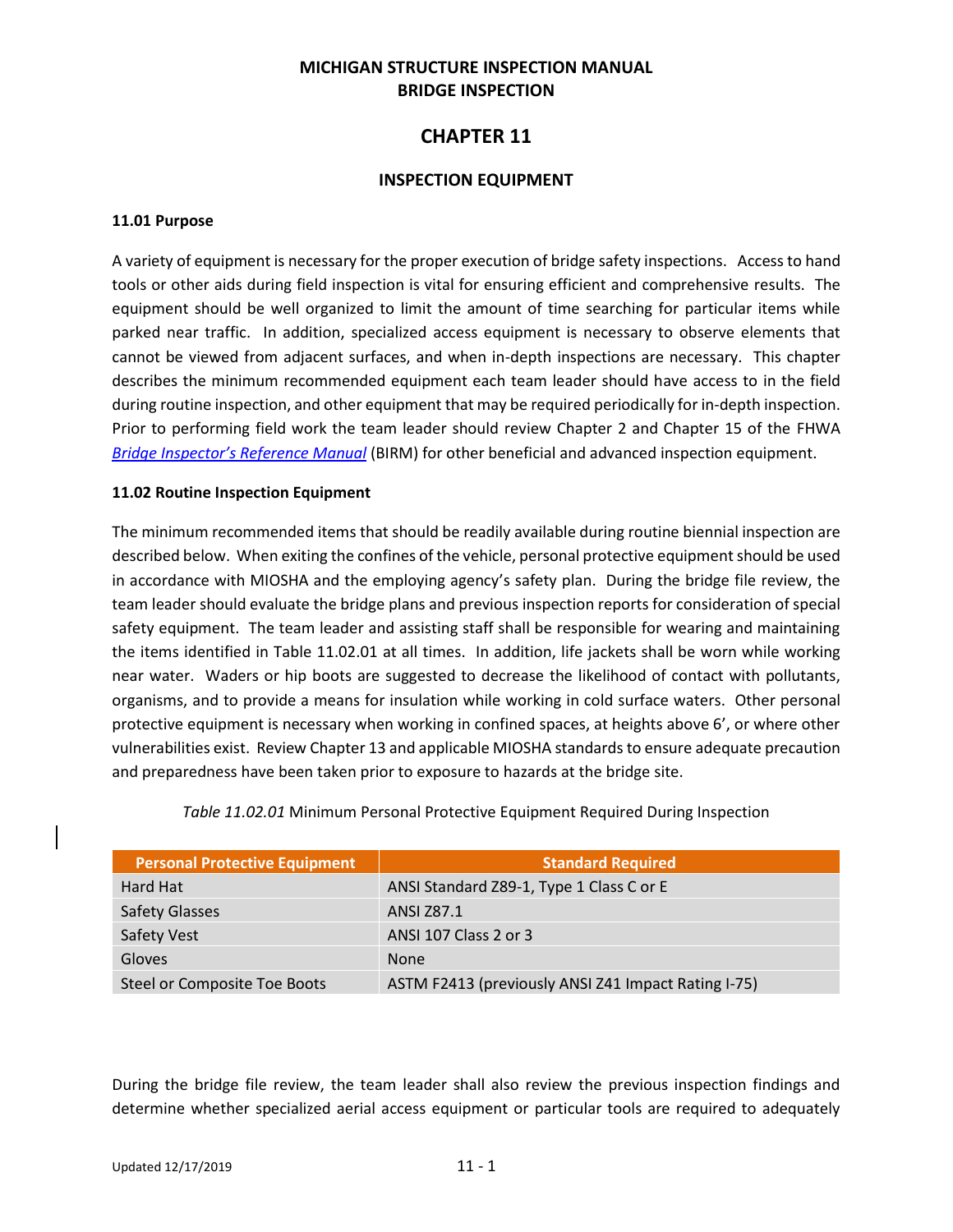assess the condition of the bridge. Specific information relating to platform bucket trucks or under-bridge inspection units is expressed in Section 11.03. The standard equipment that every team leader should have access to during field work may be categorized according to gear required for improving visual observation, diagnosing or identifying defects that are not visible, and accurate recording of the deficiencies identified. Failure to have access to these tools may result in repeated visits to the structure causing inefficient use of time and increased labor costs. A summary of the minimum equipment is provided Table 11.02.02.

Binoculars and a flashlight are two practical tools that allow enhanced visual observation of surfaces from a distance or those that are shielded from daylight. These items improve judgment for the need of additional investigation that is not associated with a routine inspection. Ladders should accompany the inspection team for cases where the inspection of beam ends, bearings, and other elements may not be viewed from ground level surfaces. Extension ladders should only be employed when there is adequate distance from traffic and a stable substrate is available that will support the personnel climbing on the equipment. Inexpensive hand tools that shall be used at locations accessible from the ground surface or ladder include putty knives, steel brushes, and other apparatuses that allow cleaning or removal of rust and debris.

Rock pick hammers, steel rods, or chains are necessary for detecting delamination or decay in horizontal and vertical surfaces. Generally, the surface areas that are sounded during a routine inspection are limited to distressed and accessible substructure or deck elements where closure of lanes is unnecessary. Rods used to probe for scour and feel for irregularities on submerged structural components are necessary for all crossings over water. A boat or raft is also essential when the water depth adjacent to submerged substructure elements is less than 10 feet but too deep for the individual to wade. The use of a fathometer is recommended for all underwater inspections that occur from the boat or raft. These relatively inexpensive devices allow for improved detection of active scour, but may not serve as a sole substitute for probing because scour holes filled with loose streambed materials may not be detected with the instruments.

Electronic cameras are necessary to record the condition of elements at the time of inspection. A transverse view of the deck, elevation of the structure, and any elements where the rating is modified from the previous inspection must be taken. Tools used to measure defects and provide a scale in photographs consist of tape measures and crack gauges. The inspection team leader should carry tape measures of adequate length that allow for accurate inventory, appraisal, and element condition state coding. Electronic distance meters may also be utilized at locations where measurements with a physical tape are inefficient or difficult. A level for determining the extent that items are out of plumb is necessary when settlement, displacement, or rotation is suspected. All inspection reports are required to be submitted using the web based Bridge Management and Inspection System. Smart phones are beneficial as they allow previous inspection findings to be viewed in MiBRIDGE, immediate verbal contact or correspondence with the bridge owner, and verification of the value recorded for latitude and longitude.

*Table 11.02.02* Routine Inspection Equipment and Tools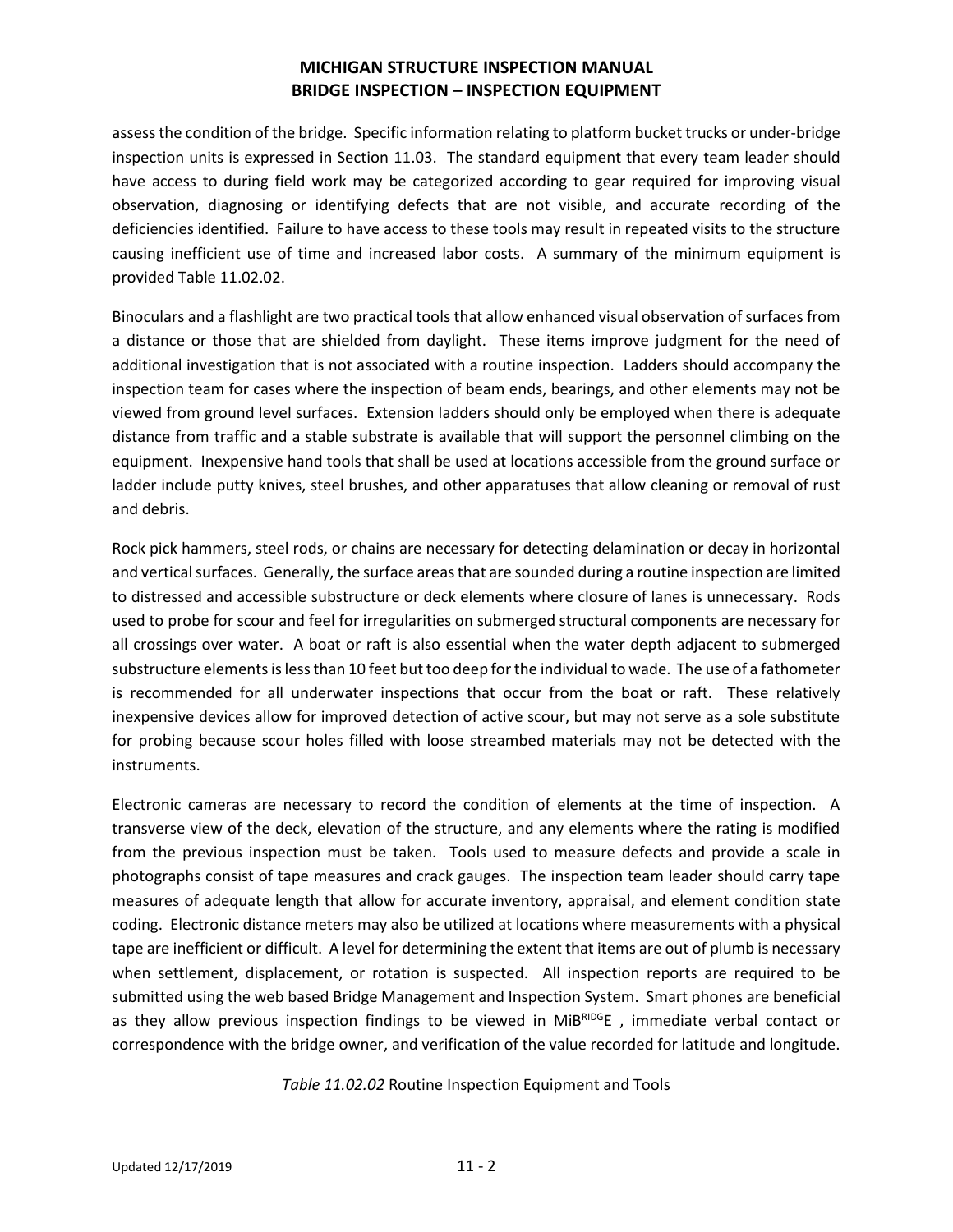|                         | Visual Observation   Diagnosis or Identification of Unexposed Defects   Recording Equipment |                        |
|-------------------------|---------------------------------------------------------------------------------------------|------------------------|
| <b>Binoculars</b>       | Rock Pick Hammer, Sounding Rod, or Chain                                                    | Camera                 |
| Flashlight              | Scour or Probing Rod                                                                        | <b>Measuring Tools</b> |
| <b>Extension Ladder</b> | Boat or Raft                                                                                | Level                  |
| <b>Cleaning Tools</b>   | Fathometer                                                                                  | <b>Smart Phone</b>     |

#### **11.03 Fracture Critical, Damage, and In-Depth Inspection Equipment**

The fracture critical inspector or delegated authority responsible for performing the damage or in-depth inspection shall maintain and use the equipment identified in Section 11.02, and should also utilize the equipment identified in Table 11.03.01. Chapter 15 of the [BIRM](http://www.fhwa.dot.gov/bridge/nbis/pubs/nhi12049.pdf) also provides additional information related to Non-Destructive Evaluation (NDE) that may be necessary during fracture critical, damage, or indepth inspection.

One of the most significant factors for performing a fracture critical or Type II and Type III damage inspection is the condition that visual observations must be conducted from an arms-length distance. This prerequisite makes access equipment one of the first items that should be considered and coordinated for use. While few fracture critical element inspections may be conducted from a ladder, the majority requires use of a platform bucket truck or under-bridge inspection unit. Agencies who do not own platform bucket trucks may rent them on as-needed basis through several equipment vendors that are located throughout the state. However, under-bridge inspection unit rental or leasing is largely provided by companies located outside of the Midwest. MDOT provides the under-bridge inspection unit and it's operators for use by local agencies and their vendors free of charge due to the high rental fees and specialized training necessary to operate the under bridge units. Local agencies, and consultants performing services on their behalf, who are conducting NBI inspections may contact the Bureau of Bridges and Structures to inquire about availability. The gross weight and horizontal reach of both units operated by MDOT is 64,150 pounds and 62 feet which must be considered prior to requesting use of these resources. All personnel performing inspections from aerial equipment must wear a safety harness and lanyard that is secured to the devices at all times.

Other equipment that is often employed during a hands-on inspection includes apparatuses used to measure section loss. Grinders are frequently used to provide a clean surface free from scale for detailed thickness measurements or to remove protective coatings that inhibit identification of cracks. An ultrasonic thickness gauge, or caliper when the measurement will occur near an exposed edge, may be used to determine the amount of reduced section. These tools are necessary for providing accurate information to the engineer responsible for performing a load capacity analysis. Dye penetrant kits are an inexpensive and easy to use method for verifying suspected cracks from fatigue or impact. When impact damage causes distortion of the stringer, or immediate repairs are installed to stabilize the superstructure, the vertical under clearance must be measured to verify the posted clearance remains accurate. Although this may be performed using a measuring tape an efficient method includes the use of telescoping clearance rod. Paint markers are helpful for marking deficiencies that display well in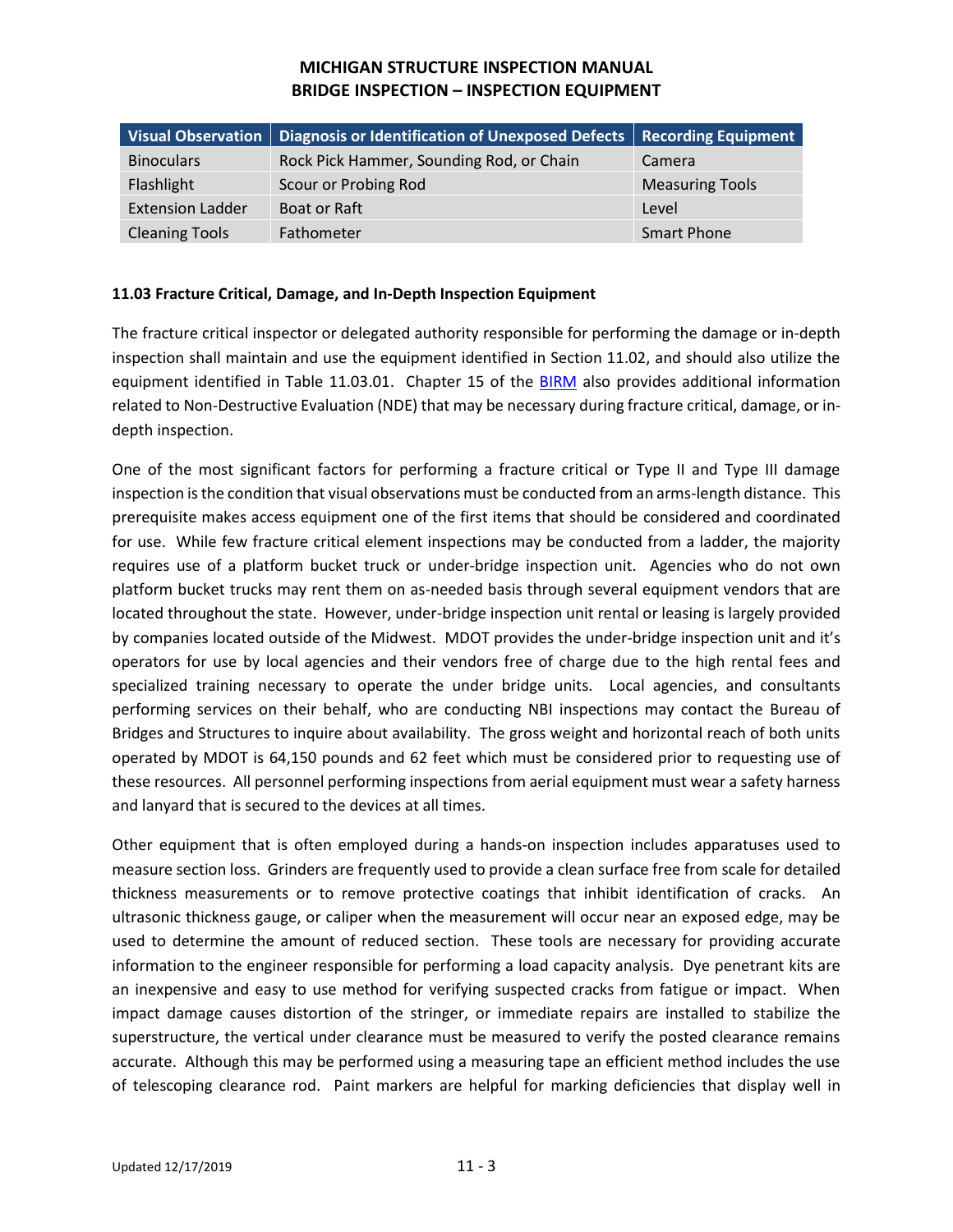photographs and when repeated field evaluation is necessary to determine whether a change has occurred.

| <b>Specialized Equipment</b>      | Objective for Use                                                     |
|-----------------------------------|-----------------------------------------------------------------------|
| Platform Bucket Truck or          | Majority of fracture critical inspections and as-needed for damage or |
| Under-Bridge Inspection Unit      | in-depth inspection                                                   |
| Harness and Lanyard               | Required for inspection from aerial equipment or unprotected edges    |
| Grinder                           | Cleans corroded surfaces and removes protective coatings              |
| <b>Ultrasonic Thickness Gauge</b> | Accurate and precise determination of remaining steel section         |
| Calipers                          | Detailed measurement near an exposed edge                             |
| Dye Penetrant Kit                 | Verification of suspected cracking in steel elements                  |
| <b>Telescoping Clearance Rod</b>  | Confirmation of posted vertical clearance                             |
| <b>Paint Marker</b>               | Delineates information for use in photographs or follow-up evaluation |

*Table 11.03.01* Fracture Critical, Damage, and In-Depth Inspection Equipment

#### **11.04 Confined Space and Underwater Diving Inspection Equipment**

Confined spaces are those areas which allow access with restricted locations for exiting, and are not intended for long-term occupancy by workers. Examples of confined spaces that are encountered during NBI inspection include steel box girders, tie girders, and culverts. Specialized equipment is necessary to test the atmospheric conditions inside the space, provide suitable air for employees to perform the work, and provide a means for retrieving individuals that cannot exit the area under their own effort.

The kind of personal underwater diving inspection equipment utilized will depend on the conditions that will be encountered and individual preferences. There are several benefits and disadvantages amongst comparisons between Self Contained Underwater Breathing Apparatus (SCUBA) and surface-supplied diving equipment. Other equipment that must be worn or used while performing the underwater dive, among others, includes exposure suits, face mask, and a dive light.

Underwater diving and inspections that occur within a confined space require site specific equipment for monitoring conditions and providing a suitable environment during the inspection. These types of inspections require strict adherence to MIOSHA specifications due to the inherent risk involved. A certified trainer or occupational safety specialist should be consulted for the specific kind of equipment that is best suited and whenever uncertainties exist that may jeopardize safety or the quality of the work. Certifications and experience may also be necessary prior to proceeding with the work on MDOT or other agency owned bridges.

#### **11.05 Equipment Procedures**

Special equipment used during the inspection process should be noted so it can be used during subsequent inspections. The team leader should note special equipment that isrequired for an inspection and the specific areas where it is recommended to be employed. The inspector should also note the